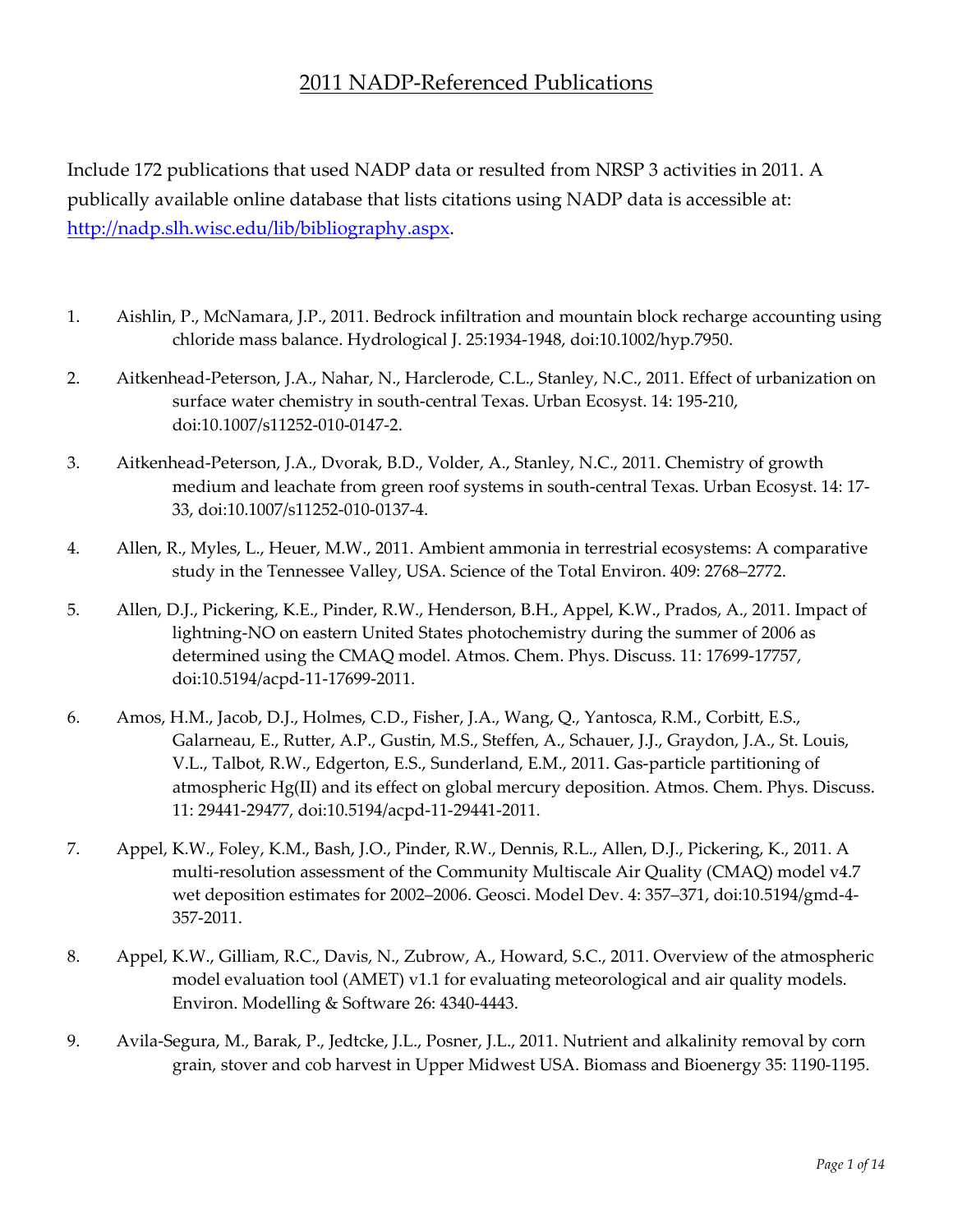- 10. Baron, J.S., Driscoll, C.T., Stoddard, J.L., Richer, E.E., 2011. Empirical Critical Loads of Atmospheric Nitrogen Deposition for Nutrient Enrichment and Acidification of Sensitive US Lakes. BioScience 61:602-613.
- 11. Belovsky, G.E., Stephens, D., Perschon, C., Birdsey, P., Paul, D., Naftz, D., Baskin, R., Larson, C., Mellison, C., Luft, J., Mosley, R., Mahon, H., Van Leeuwen, J., Allen, D.V., 2011. The Great Salt Lake ecosystem (Utah, USA): Long-term data and a structural equation approach. Ecosphere 2(33), 44pp., doi:10.1890/ES10-00091.1.
- 12. Benson, L.V., 2011. Factors controlling pre-Columbian and early historic maize productivity in the American Southwest, Part 1: The Southern Colorado Plateau and Rio Grande Regions. J. Arch. Method Theory 18: 1-60, doi:10.1007/s10816-010-9082-z.
- 13. Brown, S.G., Lee, T., Norris, G.A., Roberts, P.T., Collett, Jr., J.L., Paatero, P., Worsnop, D.R., 2011. Receptor modeling of near-roadway aerosol mass spectrometer data in Las Vegas, Nevada, with EPA PMF. Atmos. Chem. Phys. Discuss. 11: 22909-22950, doi:10.5194/acpd-11-22909- 2011.
- 14. Caffrey, J.M., Landing, W.M., Nolek, S.D., Gosnell, K.J., Bagui, S.S., Bagui, S.C., 2011. Atmospheric deposition of mercury and major ions to the Pensacola (Florida) watershed: Spatial, seasonal, and inter-annual variability. Atmos. Chem. Phys. 10: 5425-5434, doi:10.5194/acp-10-5425-2010.
- 15. Cai, M., Schwartz, J.S., Robinson, R.B., Moore, S.E., Kulp, M.A., 2011. Long-term annual and seasonal patterns of acidic deposition and stream water quality in a Great Smoky Mountains highelevation watershed. Water Air Soil Poll. 219: 547-562, doi:10.1007/s11270-010-0727-z.
- 16. Chalmers, A., Argue, D., Gay, D.A., Brigham, M., Lorenz, D, Schmitt, C., 2011. Mercury trends in fish tissue from streams and lakes in the United States, 1969 to 2005. Environ. Mon. and Assess. 175: 175-191, doi:10.1007/s10661-010-1504-6.
- 17. Chan, C., Heinbokel, J.F., Myers, J.A., Jacobsk, R.R., 2011. Development and evaluation of a dynamic model that projects population biomarkers of methylmercury exposure from local fish consumption. Integrated Environ. Assess. and Man. 7: 624 to 635.
- 18. Chen, L., Dick, W.A., 2011. Gypsum as an Agricultural Amendment: General Use Guidelines, Ohio State University Extension Document, 36 pp.
- 19. Choi, H.-S., Rom, C.R., 2011. Estimated nitrogen use efficiency, surplus, and partitioning in young apple trees grown in varied organic production systems. Scientia Horticulturae 129: 674-679.
- 20. Clair, T.A., Burns, D., Rosas Pérez, I., Blais, J., Percy, K., 2011. Chapter 6 Ecosystems. In Technical Challenges of Multipollutant Air Quality Management. G.M. Hidy, Brook, J.R., Demerjian, K.L., Molina, L.T., Pennell, W.T., Scheffe, R.D. (eds.), Springer Science+Business Media, 553 pp., doi:10.1007/978-94-007-0304-9\_10.
- 21. Clark, C.M., 2011. Chapter 11: Great Plains, in assessment of nitrogen deposition effects and empirical critical loads of nitrogen for ecoregions of the United States. [Pardo, L.H.;](http://www.nrs.fs.fed.us/people/lpardo) [Robin-](http://www.nrs.fs.fed.us/people/mrobinabbott)[Abbott, M.J.;](http://www.nrs.fs.fed.us/people/mrobinabbott) Driscoll, C.T., eds., Gen. Tech. Rep. NRS-80. Newtown Square, PA: U.S. Dept. of Agriculture, Forest Service, Northern Research Station, 291 pp.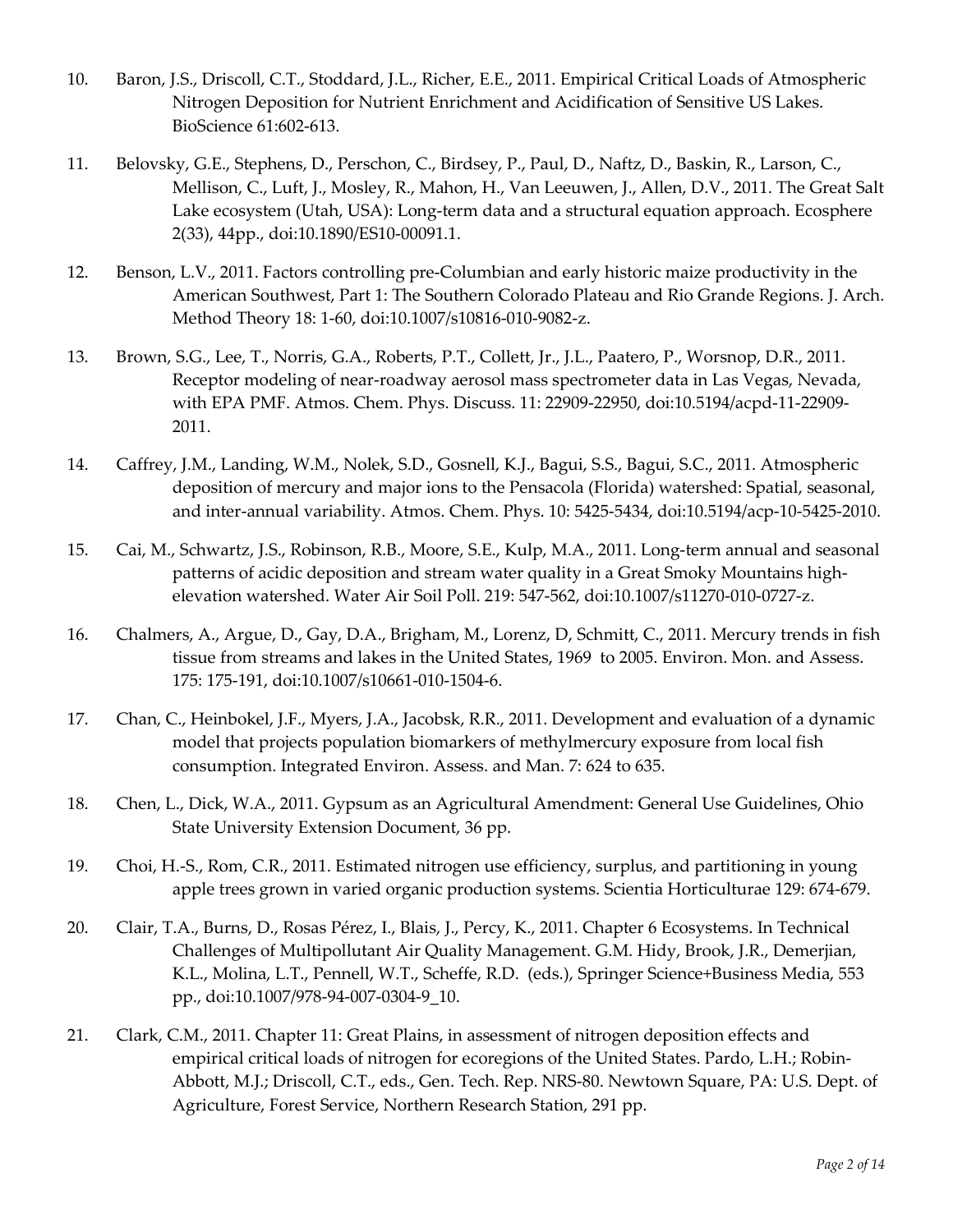- 22. Coburn, S., Dix, B., Sinreich, R., Volkamer, R., 2011. Development and characterization of the CU ground MAX-DOAS instrument: lowering RMS noise and first measurements of BrO, IO, and CHOCHO near Pensacola, FL. Atmos. Meas. Tech. Discuss. 4: 247-284.
- 23. Coe, P.K., Johnson, B.K., Wisdom, M.J., Cook, J.G., Vavra, M., Nielson, R.M., 2011. Validation of elk resource selection models with spatially independent data. J. Wildlife Man. 75: 159-170, doi:10.1002/jwmg.10.
- 24. Committee on the Evaluation of Chesapeake Bay Program Implementation for Nutrient Reduction to Improve Water Quality, 2011. Achieving Nutrient and Sediment Reduction Goals in the Chesapeake Bay: An Evaluation of Program Strategies and Implementation. The National Academy Press, Washington DC, ISBN 978-309-21079-9, 247 pp.
- 25. Compton, J.E., Church, M.R., 2011. Salt additions alter short-term nitrogen and carbon mobilization in a coastal Oregon Andisol. J. Environ. Qual. 40: 1601-1606, doi:10.2134/jeq2011.0013.
- 26. Compton, J.E., Harrison, J.A., Dennis, R.L., Greaver, T.L., Hill, B.H., Jordan, S.J., Walker, H., Campbell, H.V., 2011. Ecosystem services altered by human changes in the nitrogen cycle: A new perspective for U.S. decision making. Ecology Letters 14: 804-815, doi:10.1111/j.1461- 0248.2011.01631.x.
- 27. Cusack, D.F., Silver, W.L., Torn, M.S., Burton, S.D., Firestone, M.K., 2011. Changes in microbial community characteristics and soil organic matter with nitrogen additions in two tropical forests. Ecology 92: 621-632.
- 28. DeForest, J.L., McCarthy, B.C., 2011. Diminished soil quality in an old-growth, mixed mesophytic forest following chronic acid deposition. Northeastern Naturalist 18: 177-184. [http://www.bioone.org/doi/full/10.1656/045.018.0204.](http://www.bioone.org/doi/full/10.1656/045.018.0204)
- 29. Dietze, M.C., Moorcroft, P.R., 2011. Tree mortality in the eastern and central United States: patterns and drivers. Global Change Biology 17: 3312-3326, doi:10.1111/j.1365-2486.2011.02477.x.
- 30. Dillon, P., Dixon, G., Driscoll, C., Giesy, J., Hulbert, S., Nriagu, J., 2011. Evaluation of Four Reports on Contamination of the Athabasca River System by Oil Sands Operations. Report of the Water Monitoring Data Review Committee, Government of Alberta, Canada, 55pp.
- 31. DiMilla, P.A., Nixon, S.W., Oczkowski, A.J., Altabet, M.A., McKinney, R.A., 2011. Some challenges of an ''upside down'' nitrogen budget: Science and management in Greenwich Bay, RI (USA). Marine Poll. Bulletin 62: 672-680.
- 32. Drenner, R.W., Chumchal, M.W., Wente, S.P., McGuire, M., Drenner, S.M., 2011. Landscape-level patterns of mercury contamination of fish in North Texas, USA. Environ. Tox. Chem. 30: 2041- 2045.
- 33. Du, S., Rodenburg, L.A., 2011. Chapter 6 Measurement and modeling of semivolatile organic compounds in local atmospheres. In: Biophysico-chemical processes of anthropogenic organic compounds in environmental systems, Xing, B., Senesi, N., Huang, P.M. (eds.), John Wiley & Sons, Inc. ISBN-13: 9780470539637.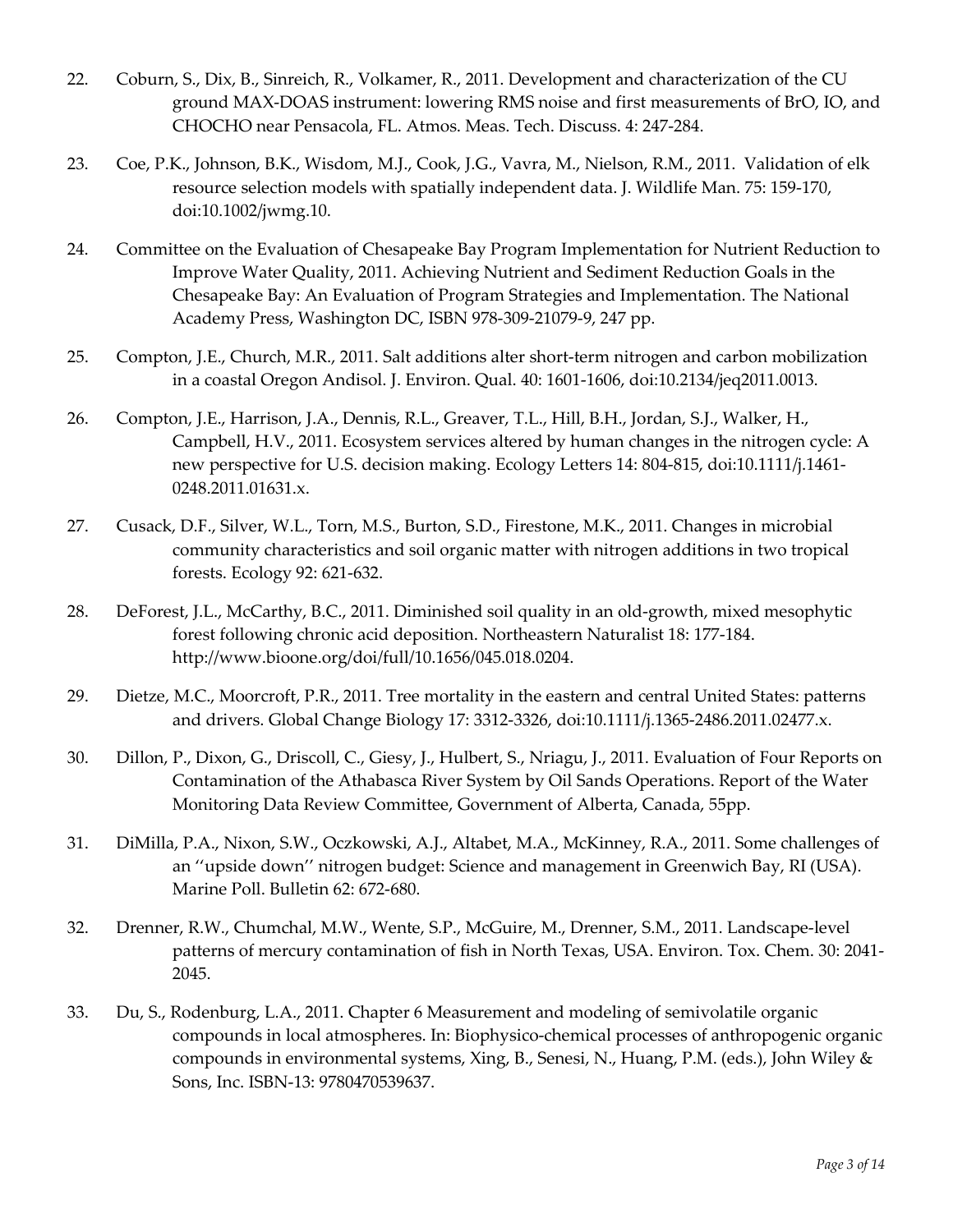- 34. Eller, A.S.D., McGuire, K.L., Sparks, J.P., 2011. Responses of sugar maple and hemlock seedlings to elevated carbon dioxide under altered above- and belowground nitrogen sources. Tree Physiol. 31: 391-401, doi:10.1093/treephys/tpr014.
- 35. Endale, D.M., Fisher, D.S., Jenkins, M.B., Schomberg, H.S., Stevens, C.L., 2011. Water Quantity and Quality from a Small Georgia Pasture During 1998-2009: Impact of Drought. Proceedings of 2011 Georgia Water Resourc. Conference, held April 11– 13, 2011, at The University of Georgia.
- 36. Epstein, D.M., 2011. 15N Tracer and Modeling Analyses of Nutrient Transport Through Lakes in a Subalpine Watershed. Master's Thesis, Watershed Sciences Dept., Utah State Univ., 107 pp.
- 37. Fain, X., Obrist, D., Pierce, A., Barth, C., Gustin, M.S., Boyle, D.P., 2011. Whole-watershed mercury balance at Sagehen Creek, Sierra Nevada, CA. Geochimica et Cosmochimica Acta 75: 2379- 2392.
- 38. Fan, Y-C., 2011. Temporal and Spatial Distribution of Mercury and Heavy Metals in Wet Deposition in Taiwan. Master's Thesis, National Central University, Taiwan.
- 39. Faulkner, J.W., Zhang, W., Geohring, L.D., Steenhuis, T.S., 2011. Nutrient transport within three vegetative treatment areas receiving silage bunker runoff. J. Environ. Man. 92: 587-595.
- 40. Faulkner, J.W., Zhang, W., Geohring, L.D., Steenhuis, T.S., 2011. Tracer movement through paired vegetative treatment areas receiving silage bunker runoff. Soil Water Conservation 66: 18-28.
- 41. Felton. D., and K. Civerolo, 2011. Air monitoring plan for establishing an ambient mercury baseline for New York State, Final report, EPA RFA Number OAR-EMAD-05-16.
- 42. Finlay, J.C., Hood, J.M., Limm, M.P., Power, M.E., Schade, J.D., Welter, J.R., 2011. Light-mediated thresholds in stream-water nutrient composition in a river network. Ecology 92: 140-150.
- 43. Fisher, J.A., Jacob, D.J., Wang, Q., Bahreini, R., Carouge, C.C., Cubison, M.J., Dibb, J.E., Diehl, T., Jimenez, J.L., Leibensperger, E.M., Lu, Z., Meinders, M.B.J., Pye, H.O.T., Quinn, P.K., Sharmam, S., Streets, D.G., van Donkelaar, A., Yantosca, R.M., 2011. Sources, distribution, and acidity of sulfate ammonium aerosol in the Arctic in winter-spring. Atmos. Environ. 45: 7301- 7318.
- 44. Flechard, C.R., Nemitz, E., Smith, R.I., Fowler, D., Vermeulen, A.T., Bleeker, A., Erisman, J.W., Simpson, D., Zhang, L., Tang, Y.S., Sutton, M.A., 2011. Dry deposition of reactive nitrogen to European ecosystems: a comparison of inferential models across the NitroEurope network. Atmos. Chem. Phys. 11: 2703–2728, doi:10.5194/acp-11-2703-2011.
- 45. Fortner, S.K., Lyons, W.B., Carey, A.E., Shipitalo, M.J., Welch, S.A., Welch, K.A., 2011. Silicate weathering and CO2 consumption within agricultural landscapes, the Ohio-Tennessee River Basin, USA. Biogeosciences Discuss. 8: 9431-9469, doi:10.5194/bgd-8-9431-2011.
- 46. Furl, C.V., Meredith, C.A., 2011. Mercury accumulation in sediment cores from three Washington State lakes: Evidence for local deposition from a coal-fired power plant. Arch. Environ. Contam. Toxicol. 60: 26-33, doi:10.1007/s00244-010-9530-5.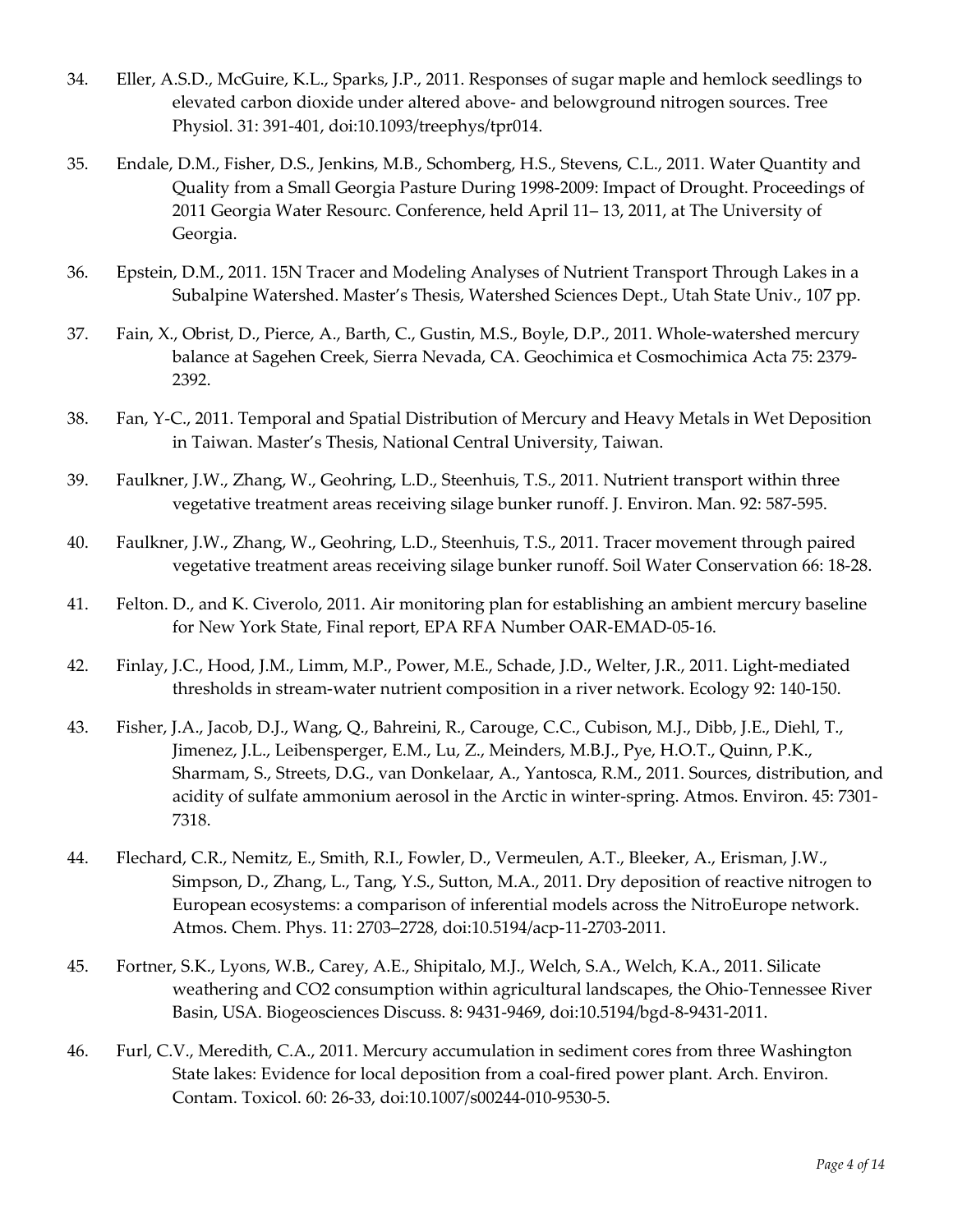- 47. Gabriel , M., Howard, N., Atkins, S., 2011. Annual Permit Compliance Monitoring Report for Mercury in Downstream Receiving Waters of the Everglades Protection Area. Appendix 3B-1 in 2011South Florida Environmental Report. South Florida Water Management District, West Palm Beach, FL.
- 48. Gardner, K.K., McGlynn, B.L., Marshall, L.A., 2011. Quantifying watershed sensitivity to spatially variable N loading and the relative importance of watershed N retention mechanisms. Water Resour. Res. 47: W08524, doi:10.1029/2010WR009738.
- 49. Garten, C.T., Wullschleger, S.D., Classen, A.T., 2011. Review and model-based analysis of factors influencing soil carbon sequestration under hybrid poplar. Biomass and Bioenergy 35: 214- 226.
- 50. Geiser, L.H., Nadelhoffer, K., 2011. Chapter 6: Taiga, in Assessment of nitrogen deposition effects and empirical critical loads of nitrogen for ecoregions of the United States. [Pardo, L.H.,](http://www.nrs.fs.fed.us/people/lpardo) [Robin-](http://www.nrs.fs.fed.us/people/mrobinabbott)[Abbott, M.J.,](http://www.nrs.fs.fed.us/people/mrobinabbott) Driscoll, C.T., eds., Gen. Tech. Rep. NRS-80. Newtown Square, PA: U.S. Dept. of Agriculture, Forest Service, Northern Research Station, 291 pp.
- 51. Gilliam, F.S., Goodale, C.L., Pardo, L.H., Geiser, L.H., Lilleskov, E.A., 2011. Chapter 10: Eastern temperate forests, in Assessment of nitrogen deposition effects and empirical critical loads of nitrogen for ecoregions of the United States. [Pardo, L.H.,](http://www.nrs.fs.fed.us/people/lpardo) [Robin-Abbott, M.J.,](http://www.nrs.fs.fed.us/people/mrobinabbott) Driscoll, C.T., eds., Gen. Tech. Rep. NRS-80. Newtown Square, PA: U.S. Dept. of Agriculture, Forest Service, Northern Research Station, 291 pp.
- 52. Gratz, L.E., Keeler, G.J., 2011. Sources of mercury in precipitation to Underhill, VT. Atmos. Environ. 45: 5440-5449.
- 53. Greaver, T.L., Liu, L., Bobbink, R., 2011. Chapter 17: Wetlands, in Assessment of nitrogen deposition effects and empirical critical loads of nitrogen for ecoregions of the United States. [Pardo,](http://www.nrs.fs.fed.us/people/lpardo)  [L.H.,](http://www.nrs.fs.fed.us/people/lpardo) [Robin-Abbott, M.J.,](http://www.nrs.fs.fed.us/people/mrobinabbott) Driscoll, C.T., eds., Gen. Tech. Rep. NRS-80. Newtown Square, PA: U.S. Dept. of Agriculture, Forest Service, Northern Research Station, 291 pp.
- 54. Greenquist, M.A., Schwarz, A.K., Klopfenstein, T.J., Schacht, W.H., Erickson, G. E., Vander Pol, K.J., Luebbe, M.K., Brink, K.R., Baleseng, L.B., 2011. Effects of nitrogen fertilization and dried distillers grains supplementation: Nitrogen use efficiency. J. Anim. Sci. 89: 1146-1152, doi:10.2527/jas.2010-2902.
- 55. Guy, A., DeSutter, T., 2011. Effects of Major Flooding on Water and Sediment Characteristics in an Urban Environment, Technical Report No: ND11-01, North Dakota Water Resourc. Research Institute, North Dakota State University, Fargo, North Dakota, 27 pp.
- 56. Hansen, A.M., Corzo Juarez, C., 2011. Evaluation of the pollution of hydrological river basins: Priorities and needs, in Water resources in Mexico, [Hexagon Series on Human and](http://www.springerlink.com/content/1865-5793/)  [Environmental Security and Peace,](http://www.springerlink.com/content/1865-5793/) Volume 7, Part 3, 201-215, doi:10.1007/978-3-642-05432- 7\_15.
- 57. Hanson, R.A., Stone, J., 2011. Mercury total Maximum Daily Load Evaluation for the State of South Dakota. South Dakota Dept. of Environ. and Natural Resourc., 23 pp.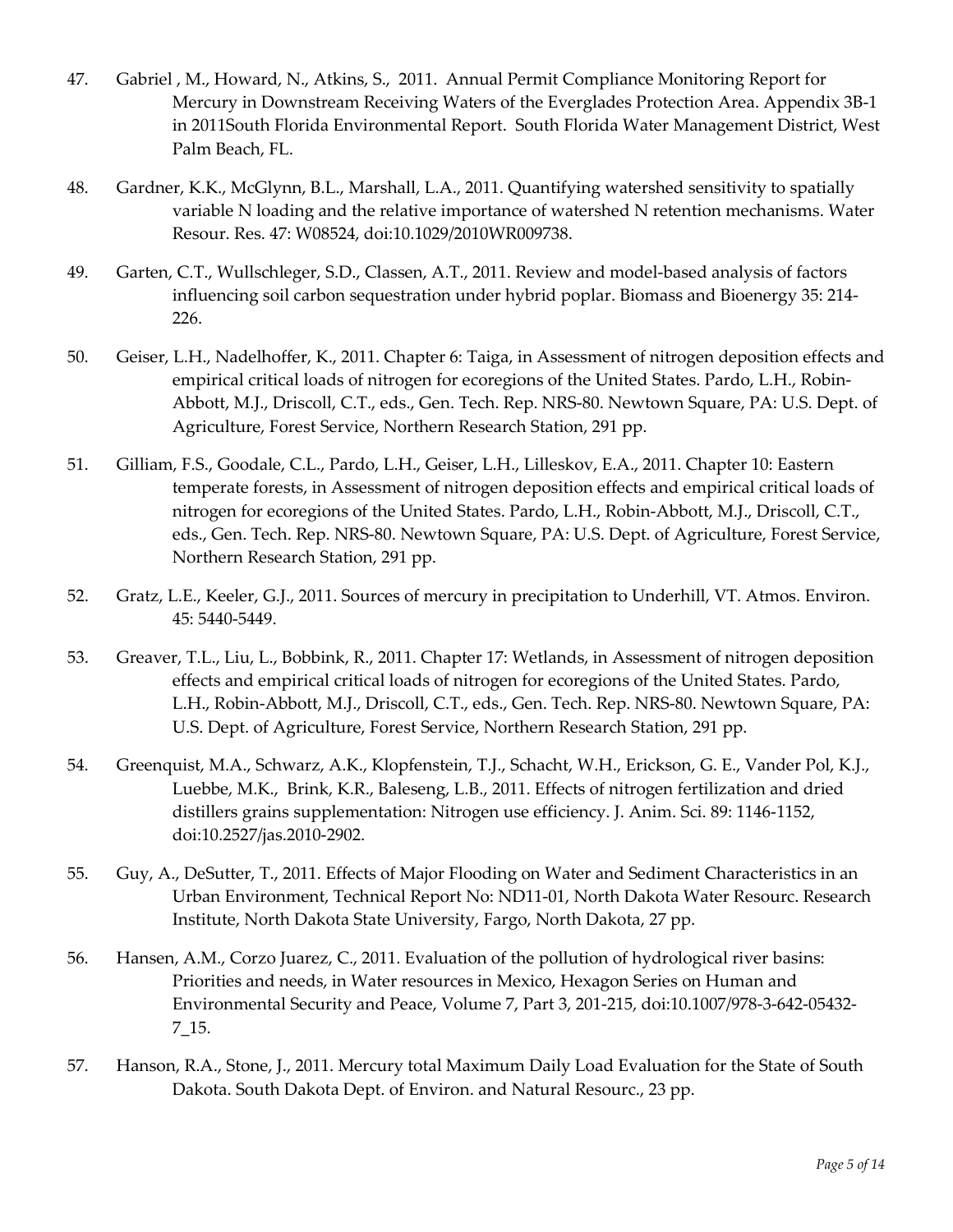- 58. Hendricks, G.S., Shukla, S., 2011. Water and nitrogen management effects on water and nitrogen fluxes in Florida flatwoods. J. Environ. Qual. 40: 1844-1856, doi:10.2134/jeq2011.0001.
- 59. Herndon, E.M., Jin, L., Brantley, S.L., 2011. Soils reveal widespread manganese enrichment from industrial inputs. Environ. Sci. Tech. 45: 241-247.
- 60. Hidy, G.H., Brook, J.R., Demerjian, K.L., 2011. Chapter 12 Past Examples of Multipollutant Air Quality. Management and Accountability. In Technical Challenges of Multipollutant Air Quality Management. G.M. Hidy, Brook, J.R., Demerjian, K.L., Molina, L.T., Pennell, W.T., Scheffe, R.D. (eds.), Springer Science+Business Media, 553 pp., doi:10.1007/978-94-007-0304- 9\_10.
- 61. Holland, A., Sorkin, J., 2011. Air Quality Analysis Technical Support Document For the White River Oil and Gas Leasing Environmental Impact Statement, in Support of Forest Service Contract AG-3187-C-06-0051, Modifications 0010 and 0024, [ftp://ftp.air](ftp://ftp.air-resource.com/WhiteRiverNF/WRNF-TSDReport_070111.pdf)[resource.com/WhiteRiverNF/WRNF-TSDReport\\_070111.pdf.](ftp://ftp.air-resource.com/WhiteRiverNF/WRNF-TSDReport_070111.pdf)
- 62. Hong, S.-B., Kim, W.-H., Ko, H.J., Lee, S.-B., Lee, D.-E., Kang, C.-H., 2011. Characteristics of formate and acetate concentrations in precipitation at Jeju Island, Korea. Atmos. Res. 101: 427-437.
- 63. Huang, W., Wang, K., Breidt, F.J., Davis, R.A., 2011. A class of stochastic volatility models for environmental applications. J. Time Ser. Anal. 32: 364-377 doi:10.1111/j.1467- 9892.2011.00735.x.
- 64. Inglett, P.W., Rivera-Monroy, V.H., Wozniak, J.R., 2011. Biogeochemistry of nitrogen across the Everglades landscape. Critical Reviews in Environ. Sci. Tech. 41: 187-216.
- 65. Isard, S. A., Barnes, C. W., Hambleton, S., Ariatti, A., Russo, J. M., Tenuta, A., Gay, D. A., and Szabo, L. J. 2011. Predicting soybean rust incursions into the North American continental interior using crop monitoring, spore trapping, and aerobiological modeling. Plant Dis. 95: 1346-1357.
- 66. Isidoro, D., Grattan, S.R., 2011. Predicting soil salinity in response to different irrigation practices, soil types and rainfall scenarios. Irrigation Sci. 29: 197-211.
- 67. Jao, Y.C., 2011. Comparison of precipitation chemistry observed at five island stations in East Asia. Master's Thesis, Graduate Institute of Atmospheric Physics, National Central University, Taiwan.
- 68. Jin, L., Andrews, D.M., Holmes, G.H., Lin, H., Brantley, S.L., 2011. Opening the "black box": Water chemistry reveals hydrological controls on weathering in the Susquehanna Shale Hills Critical Zone Observatory. Vadose Zone J. 10: 928-942, doi:10.2136/vzj2010.0133.
- 69. Johnson, D.R., Ebert-May, D., Webber, P.J., Tweedie, C.E., 2011. Forecasting alpine vegetation change using repeat Sampling and a novel modeling approach. AMBIO 40: 693-704, doi:10.1007/s13280-011-0175-z.
- 70. Jones, R.O., Chapman, S.K., 2011. The roles of biotic resistance and nitrogen deposition in regulating non-native understory plant diversity. Plant Soil 345: 257-269, doi:10.1007/s11104-011-0778-y.
- 71. Karouna-Reiner, N.K., Snyder, R.A., Lange, T., Gibson, S., Allison, J.G., Wagner, M.E., Rao, K.R., 2011. Largemouth bass (Micropterus salmoides) and striped mullet (Mugil cephalus) as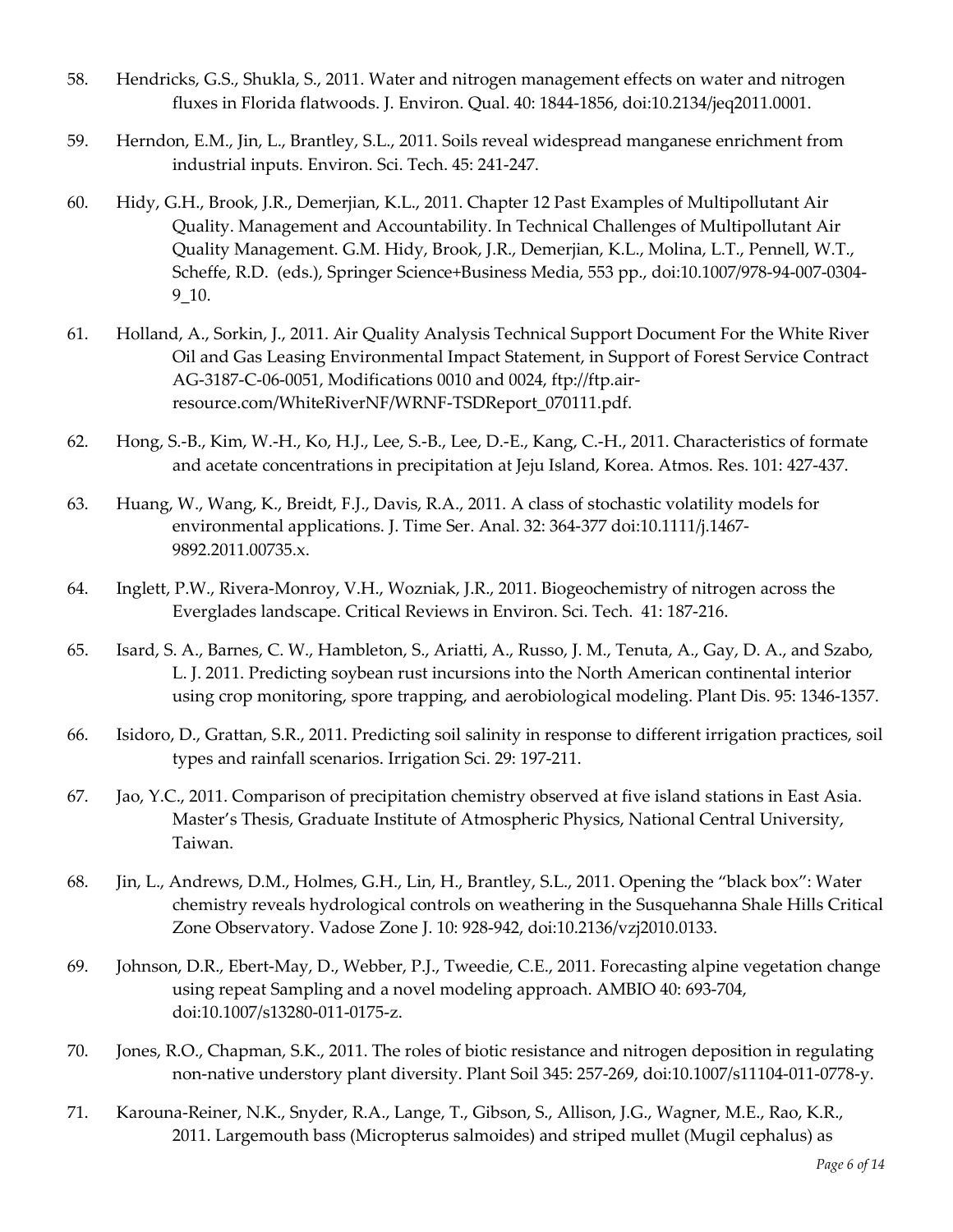vectors of contaminants to human consumers in northwest Florida. Marine Environ. Res. 72: 96-104.

- 72. Kaushal, S.S., Groffman, P.M., Band, L.E., Elliott, E.M., Shields, C.A., Kendall, C., 2011. Tracking nonpoint source nitrogen pollution in human-impacted watersheds. Environ. Sci. Tech. 45: 8225-8232, dx.doi.org/10.1021/es200779e.
- 73. Ketterings, Q., Miyamoto, C., Mathur, R.R., Dietzel, K., Gami, S., 2011. A comparison of soil sulfur extraction methods. Soil Science Soc. America 75: 1578-1583, doi:10.2136/sssaj2010.0407.
- 74. Knapp, K.R., Ansari, S., Bain, C.L., Bourass, M.A., Dickinson, M.J., Funk, C., Helms, C.N., Hennon, C.C., Holmes, C.D., Huffman, G.J., Koss, J.P., Lee, H.-T., Loew, A., Magnusdotti, G., 2011. Globally gridded satellite observations for climate studies. Bull. Amer. Meteor. Soc. 92: 893- 907, doi[:http://dx.doi.org/10.1175/2011BAMS3039.1.](http://dx.doi.org/10.1175/2011BAMS3039.1)
- 75. Koch, D., Bauer, S.E., del Genio, A., Faluvelgi, G., McConnell, J.R., Menon, S., Miller, R.L., Rind, D., Ruedy, R., Schmidt, G.A., Shindell, D., 2011. Coupled aerosol-chemistry–climate twentiethcentury transient model investigation: Trends in short-lived species and climate responses. J. Climate 24: 2693-2714.
- 76. Kolka, R., Sebestyen, S., Verry, E.S., Brooks, K. (eds.), 2011. Peatland Biogeochemistry and Watershed Hydrology at the Marcell Experimental Forest. ISBN: 9781439814246, 512 pp.
- 77. Konkler, M.J, 2011. Methylmercury in Mosquitoes: Impact of a Large Coal-Fired Power Station in Central Ohio. Master's Thesis, Muskingum University, 2008 2011 Wright State University, 36 pp.
- 78. Lafabrie, C., Major, K.M., Major, C.S., Miller, M.M., Cebriana, J., 2011. Comparison of morphology and photo-physiology with metal/metalloid contamination in Vallisneria neotropicalis. J. Hazardous Materials 191: 356-365.
- 79. Lafreniere, M.J., Sinclair, K.E., 2011. Snowpack and precipitation chemistry at a high altitude site in the Canadian Rocky Mountains. J. Hydrology 409: 737-748.
- 80. Larssen, T., Duan, L., Mulfer, J., 2011. Deposition and leaching of sulfur, nitrogen and calcium in four forested catchments in China: Implications for acidification. Environ. Sci. Tech. 45: 1192-1198, dx.doi.org/10.1021/es103426p.
- 81. Latysh, N.E. and Wetherbee, G.A., 2011, Improved mapping of National Atmospheric Deposition Program wet-deposition in complex terrain using PRISM-gridded data sets, Environ. Mon. and Assess., doi 10.1007/s10661-011-2009-7, 16 p.
- 82. Lawrence, G.B., Simonin, H.A., Baldigo, B.P., Roy, K.M., Capone, S.B., 2011. Changes in the chemistry of acidified Adirondack streams from the early 1980s-2008. Environ. Poll. 159: 2750-2758.
- 83. Lawrence, G. B.; Sullivan, T. J.; Weathers, K. C.; Cosby, B. J.; McDonnell, T. C., 2011. Comparison of methods for estimating critical loads of acidic deposition in the western Adirondack region of New York. NYSERDA Report 11-13, New York State Energy Research and Technology Authority, Albany, NY.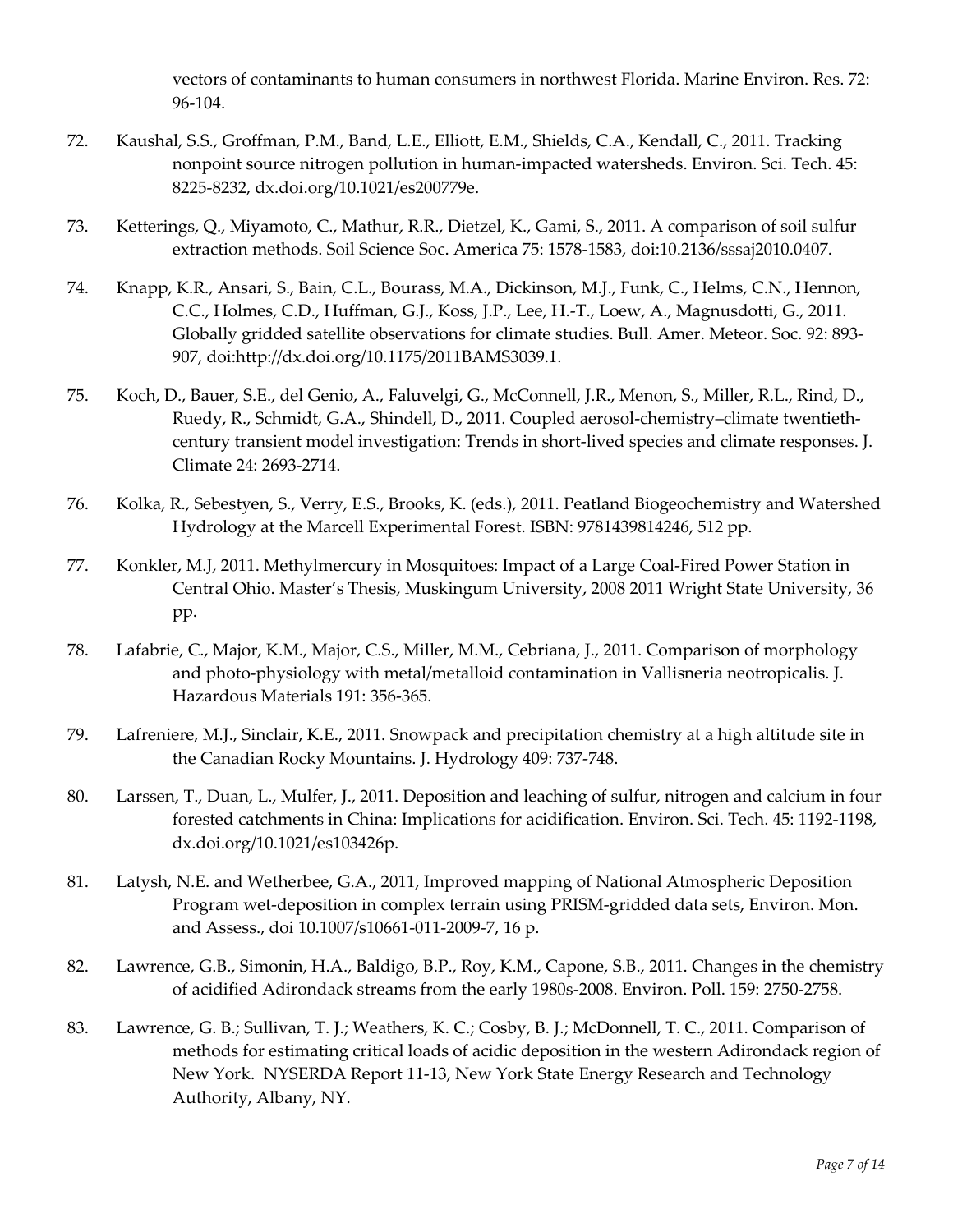- 84. Leibensperger, E.M., Mickley, L.J., Jacob, D.J., Chen, W.-T., Seinfeld, J.H., Nenes, A., Adams, P.J., Streets, D.G., Kuman, N., Rind, D., 2011. Climatic effects of 1950–2050 changes in U.S. anthropogenic aerosols – Part 1: Aerosol trends and radiative forcing. Atmos. Chem. Phys. Discuss. 11: 24085-24125, doi:10.5194/acpd-11-24085-2011.
- 85. Lin, J., Li, J., 2011. Nutrient response modeling in falls of the Neuse Reservoir. Environ. Man. 47: 398- 409, doi:10.1007/s00267-011-9617-4.
- 86. Liu, J., Vogelmann, J.E., Zhu, Z., Key, C.H., Sleeter, B.M., Price, D.T., Chen, J.M., Cochrane, M.A., Eidenshink, J.C., Howard, S.M., Bliss, N.B., Jiang, H., 2011. Estimating California ecosystem carbon change using process model and land cover disturbance data: 1951–2000. [Ecological](http://www.sciencedirect.com/science/journal/03043800)  [Modeling](http://www.sciencedirect.com/science/journal/03043800) 222: 2333-2341.
- 87. Lloyd, P., 2011. Air pollution perceptions and their impacts on the coal industry. J. Southern African Institute of Mining and Metallurgy 111: 573-579.
- 88. Lobdell, D.T., Jagai, J.S., Rappazzo, K., Messer, L.C., 2011. Data Sources for an Environmental Quality Index: Availability, Quality, and Utility. Am. J. Public Health. 101: S277-S285, doi:10.2105/AJPH.2011.300184.
- 89. Lombard, M.A.S., Bryce, J.G., Mao, H., Talbot, R., 2011. Mercury deposition in southern New Hampshire, 2006 to 2009. Atmos. Chem. Phys. Discuss. 11: 4569-4598, [www.atmos-chem](http://www.atmos-chem-phys-discuss.net/11/4569/2011/)[phys-discuss.net/11/4569/2011/.](http://www.atmos-chem-phys-discuss.net/11/4569/2011/)
- 90. Long, R.P., Horsley, S.B., Hall, T.J., 2011. Long-term impact of liming on growth and vigor of northern hardwoods. Can. J. For. Res. 41: 1295-1307, doi:10.1139/X11-049.
- 91. Lottig, N.R., Stanley, E.H., Hanson, P.C., Kratz, T.K., 2011. Comparison of regional stream and lake chemistry: Differences, similarities, and potential drivers. Limnol. Oceanogr., 56: 1551-1562, doi:10.4319/lo.2011.56.5.1551.
- 92. Lucas, R.W., Klaminder, J., Futter, M.N., Bishop, K.H., Engell, G., Luadon, H., Hogberg, P., 2011. A meta-analysis of the effects of nitrogen additions on base cations: Implications for plants, soils, and streams. Forest Ecology and Man. 262: 95-104.
- 93. Luo, C.L., Wang, Y., Mueller, S., Knipping, E., 2011. Diagnosis of an underestimation of summertime sulfate using the Community Multiscale Air Quality model. Atmos. Environ. 45: 5119-5130.
- 94. Malapati, A., Bronson, K.F., Booker, J.D., Hudnall, W.H., Schubert, A.M., 2011. Soil profile sulfate in irrigated southern high plains cotton fields and Ogallala groundwater. J. Soil and Water Conservation 66: 287-294, doi:10.2489/jswc.66.5.287.
- 95. Mast, M.A., Turk, J.T., Clow, D.W., Campbell, D.H., 2011. Response of lake chemistry to changes in atmospheric deposition and climate in three high-elevation wilderness areas of Colorado. Biogeochemistry 103: 27-43, doi:10.1007/s10533-010-9443-4.
- 96. May, D.B., 2011. Prediction of Urban Stormwater Quality at Unmonitored Catchments Using Artificial Neural Networks. Doctor of Philosophy Dissertation, University of Wollongong. School of Civil, Mining and Environmental Engineering, University of Wollongong, 2011. [http://ro.uow.edu.au/theses/3411,](http://ro.uow.edu.au/theses/3411) 607 pp.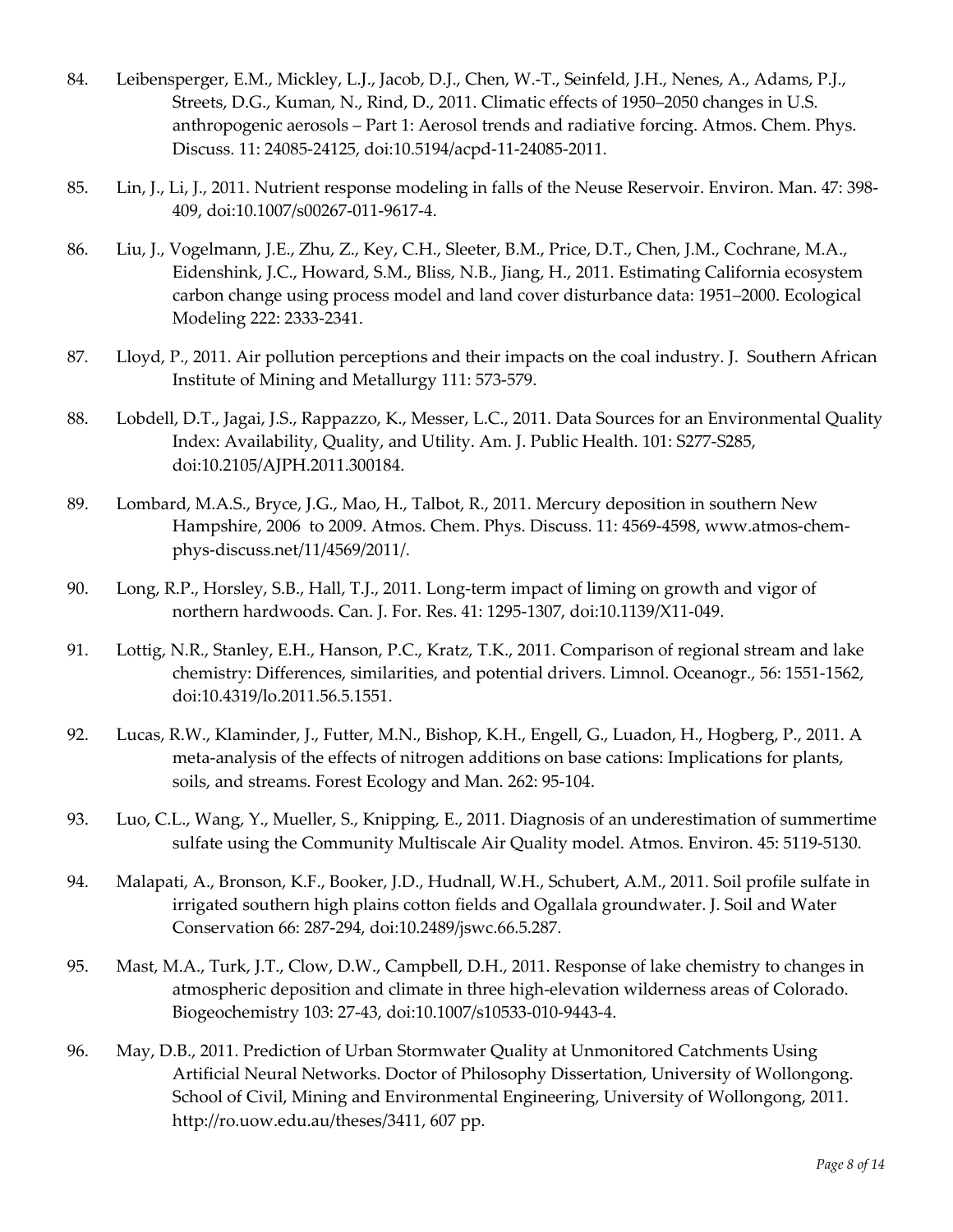- 97. McLauchlan, K.K., Craine, J.M., 2011. Species-specific trajectories of nitrogen isotopes in Indiana hardwood forests, USA. Biogeosciences Discuss. 8: 5935-5954, doi:10.5194/bgd-8-5935-2011.
- 98. Miller, M.B., Gustin, M.S., Eckley, C.S., 2011. Measurement and scaling of air–surface mercury exchange from substrates in the vicinity of two Nevada gold mines. Science of the Total Environ. 409: 3879-3886.
- 99. Mitchell, M.J., Lovett, G., Bailey, S., Beall, F., Burns, D., Buso, D., Clair, T., Courchesne, F., Duchesne, L., Eimers, C., Fernandez, I., Houle, D., Jeffries, D.S., Likens, G.E., Moran, M.D., Rogers, C., Schwede, D., Shanley, J., Weathers, K.C., Vet, R., 2011. Comparisons of watershed sulfur budgets in southeast Canada and northeast U.S.: new approaches and implications. Biogeochemistry 103: 181-207.
- 100. Money, E.S., Sackett, D.K., Aday, D.D., Serre, M.L., 2011. Using river distance and existing hydrography data can improve the geostatistical estimation of fish tissue mercury at unsampled locations. Environ. Sci. Tech. 45: 7746-7753 dx.doi.org/10.1021/es2003827.
- 101. Monson, B.A., Staples, D.F., Bhavsar, S.P., Holsen, T.M., Schrank, C.S., Moses, S.K., McGoldrick, D.J., Backus, S.M., Williams, K.A., 2011. Spatiotemporal trends of mercury in walleye and largemouth bass from the Laurentian Great Lakes Region. Ecotoxicology 20: 1555-1567, doi:10.1007/s10646-011-0715-0.
- 102. Montgomery, C.W., 2011. Environmental Geology. McGraw-Hill Publishing, New York, NY, 542 pp.
- 103. Moore, C.W., 2011. Factors Influencing Surface Atmosphere Exchange of Gaseous Elemental Mercury in Western Maryland. Doctor of Philosophy Dissertation, Graduate School of the University of Maryland, College Park, MD, 128 pp.
- 104. Moore, R.B., Johnston, C.M., Smith, R.A., Milstead, B., 2011. Source and delivery of nutrients to receiving waters in the northeastern and Mid-Atlantic regions of the United States. J. American Water Resour. Assoc. 47: 965-990, doi:10.1111/j.1752-1688.2011.00582.x.
- 105. Morton, J.L., 2011. Evaluating the Role of Mercury Chemistry in the Community Multiscale Air Quality Model. Master '-s Thesis, University of Wisconsin Madison, Madison, WI, 164 pp.
- 106. Naftz, D.L., Schuster, P.F., Johnson, C.A., 2011. A 50-year record of NOx and SO2 sources in precipitation in the Northern Rocky Mountains, USA. Geochemical Transactions 12: 10 pp., doi:10.1186/1467-4866-12-4.
- 107. Naik, A.P., Hammerschmidt, C.R., 2011. Mercury and trace metal partitioning and fluxes in suburban Southwest Ohio watersheds. Water Res. 45: 5151-5160.
- 108. Nasr, M., Arp, P.A., 2011. Hg concentrations and accumulations in fungal fruiting bodies, as influenced by forest soil substrates and moss carpets. Applied Geochemistry 26: 1905-1917.
- 109. Nel, C., 2011. Recent hydrologic change in a Colorado alpine basin: An indicator of permafrost thaw? [Annals of Glaciology](http://ilurbana.library.ingentaconnect.com/content/igsoc/agl) 51: 130-134.
- 110. Norton, S.A., Perry, R.H., Saros, J.E., Jacobson, G.L., Fernandez, I.J., Kopacek, J., Wilson, T.A., San Clements, M.D., 2011. The controls on phosphorus availability in a boreal lake ecosystem since deglaciation. J. Paleolimnol. 46: 107-122, doi:10.1007/s10933-011-9526-9.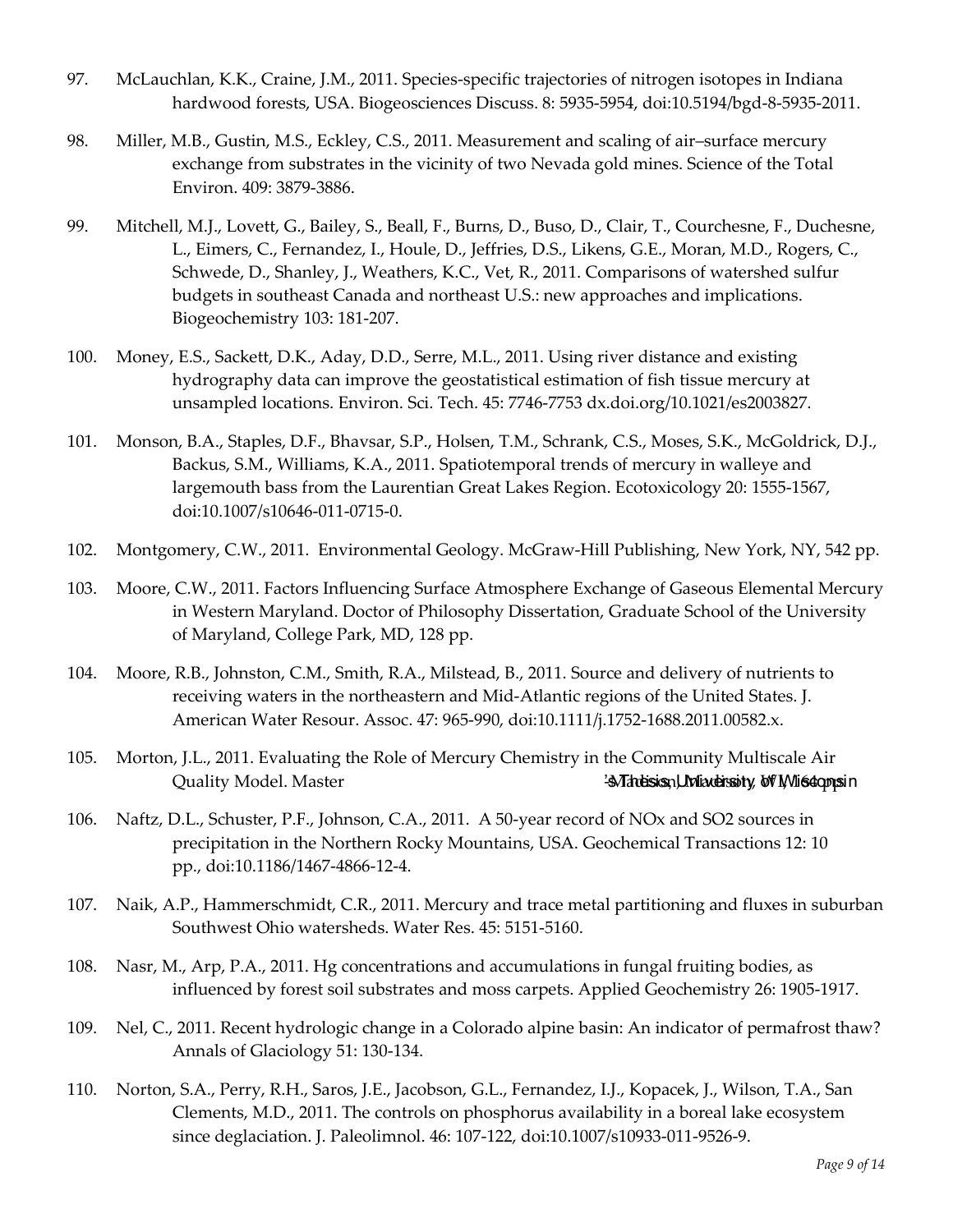- 111. Obrist, D., Johnson, D.W., Lindberg, S.E., Luo, Y., Hararuk, O., Bracho, R., Battles, J.J., Dail, D.B., Edmonds, R.L., Monson, R.K., Ollinger, S.V., Pallardy, S.G., Pregitzer, K.S., Todd, D.E., 2011. Mercury distribution across 14 U.S. forests. Part I: Spatial patterns of concentrations in biomass, litter, and soils. Environ. Sci. Tech. 45: 3974-3981, dx.doi.org/10.1021/es104384m.
- 112. Orem, W., Gilmour, C., Axelrad, D., Krabbenhoft, D., Scheidt, D., Kalla, P., McCormick, P., Gabriel, M., Aiken, G., 2011. Sulfur in the South Florida ecosystem: Distribution, sources, biogeochemistry, impacts, and management for restoration. Critical Reviews in Environ. Sci. Tech. 41 (S1): 249-288.
- 113. Pabian, S.E., Brittingham, M.C., 2011. Soil calcium availability limits forest songbird productivity and density. The Auk 128: 441-447.
- 114. Palaniswami, S., Jenicke, L.O., Kang, H., Okonkwo, P.A., Goffnett, S.P., 2011. The role of UN Environment Programme and the U.S. Environmental Protection Agency in global supply chain networks performance. Int. J. Logistics Systems and Man. 10: 53-69, doi:10.1504/IJLSM.2011.042052.
- 115. Pardo, L.H., Lilleskov, E.A., Geiser, L.H., Robin-Abbott, M.J., 2011. Chapter 4 Methods, in Assessment of nitrogen deposition effects and empirical critical loads of nitrogen for ecoregions of the United States. [Pardo, L.H.;](http://www.nrs.fs.fed.us/people/lpardo) [Robin-Abbott, M.J.;](http://www.nrs.fs.fed.us/people/mrobinabbott) Driscoll, C.T., eds., Gen. Tech. Rep. NRS-80. Newtown Square, PA: U.S. Dept. of Agriculture, Forest Service, Northern Research Station, 291 pp.
- 116. Parrish, D.D., Singh, H.B., Molinac, L., Madronich, S., 2011. Air quality progress in North American megacities: A review. Atmos. Environ. 45: 7015-7025.
- 117. Peckham, S.D., Gower, S.T., 2011. Simulated long-term effects of harvest and biomass residue removal on soil carbon and nitrogen content and productivity for two Upper Great Lakes forest ecosystems. GCB Bioenergy 3: 135-147, doi:10.1111/j.1757-1707.2010.01067.x.
- 118. Perakis, S.S., Geiser, L.H., Lilleskov, E.A., 2011. Chapter 9: Marine West Coast forests. in Assessment of Nitrogen deposition effects and empirical critical loads of nitrogen for ecoregions of the United States. [Pardo, L.H.;](http://www.nrs.fs.fed.us/people/lpardo) [Robin-Abbott, M.J.;](http://www.nrs.fs.fed.us/people/mrobinabbott) Driscoll, C.T., eds., Gen. Tech. Rep. NRS-80. Newtown Square, PA: U.S. Dept. of Ag., Forest Service, Northern Research Station, 291 pp.
- 119. Perakis, S.S., Sinkhorn, E.R., 2011. Biogeochemistry of a temperate forest nitrogen gradient. Ecology 92: 1481-1491.
- 120. Perakis, S.S., Sinkhorn, E.R., Compton, J.E., 2011. d15N constraints on long-term nitrogen balances in temperate forests. Oecologia 167: 793-807, doi:10.1007/s00442-011-2016-y.
- 121. Peters, D.P.C., 2011. Globalization: Chapter 11: Ecological consequences of global-scale connectivity in people, resources, and information. In The Systemic Dimension of Globalization, jornada.nmsu.edu
- 122. Pongprueksa, P., Lin, C.J., Singhasuk, P., Pan, L., Ho, T.C., Chu, H.W., 2011. Application of CMAQ at a hemispheric scale for atmospheric mercury simulations. Geosci. Model Dev. Discuss. 4: 1723-1754, doi:10.5194/gmdd-4-1723-2011.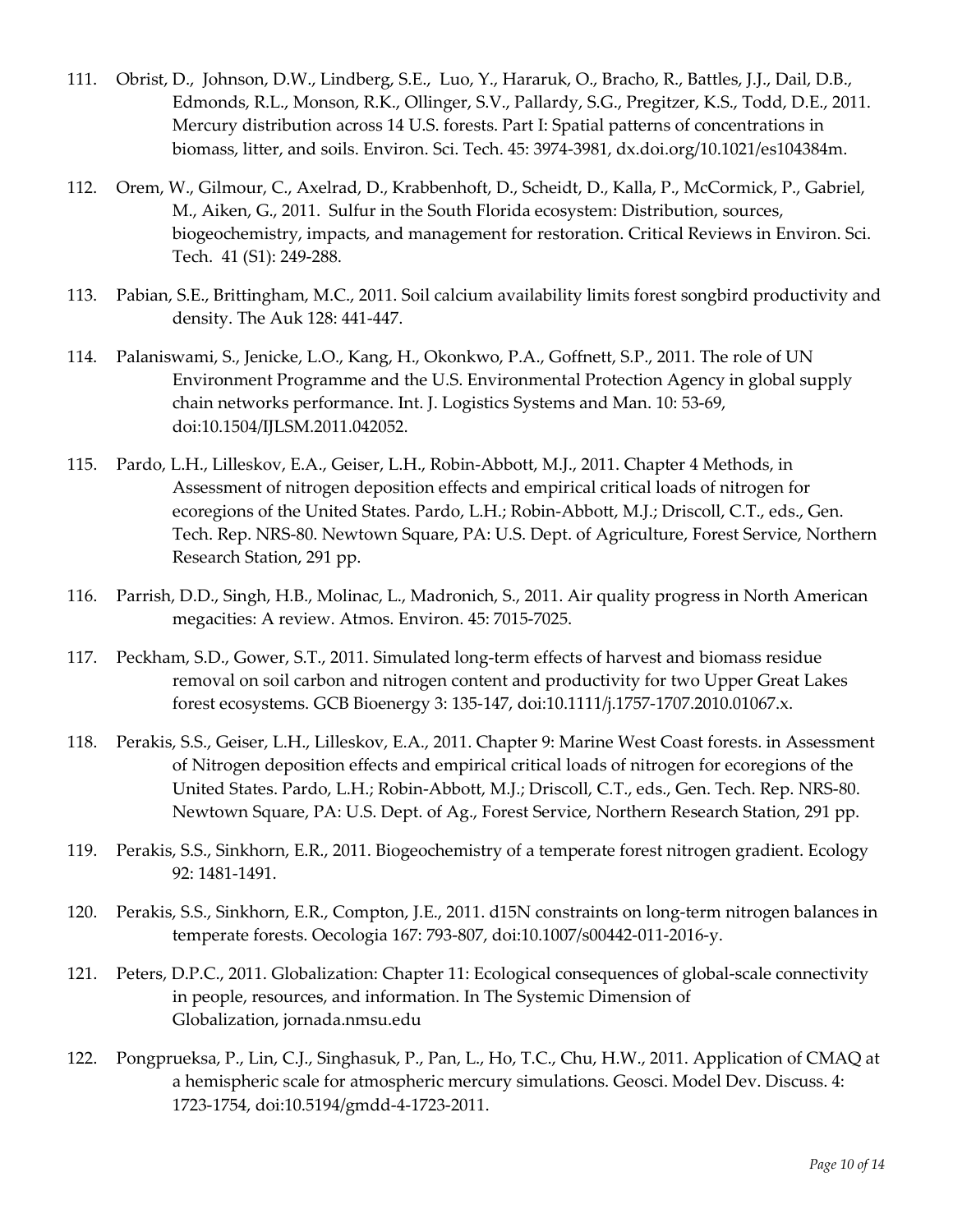- 123. Preston, S.D., Alexander, R.B., Schwarz, G.E., Crawford, C.G., 2011. Factors affecting stream nutrient loads: A synthesis of regional SPARROW model results for the Continental United States. J. American Water Resour. Assoc. 47: 891-915. doi:10.1111 ⁄ j.1752-1688.2011.00577.x.
- 124. Puchalski, M., Sather, M.E., Walker, J.T., Mathew, J., Robarge, W.P., Lehmann, C., Gay, D.A., 2011. Passive ammonia monitoring in the United States: Comparing three different sampling devices. Environ. Mon. 13: 3156-3167, doi:10.1039/C1EM10553A.
- 125. Rebich, R.A., Houston, N.A., Mize, S.V., Pearson, D.K., Ging, P.B., Hornig, C.E., 2011. Sources and delivery of nutrients to the northwestern Gulf of Mexico from streams in the south-central United States. J. American Water Resour. Assoc. 47: 1061-1086, doi:10.1111/j.1752- 1688.2011.00583.x.
- 126. Richer, E., Botte, J., Baron, J., 2011. Loch Vale Watershed Long-term Research and Monitoring Program: Methods Manual 2011. Natural Resource Ecology Laboratory, Colorado State University, Fort Collins, Colorado USA, 96 pp.
- 127. Riscassi, A.L., Hokanson, K.J., Scanlon, T.M., 2011. Streamwater particulate mercury and suspended sediment dynamics in a forested headwater catchment. Water Air Soil Poll. 220: 23-36, doi:10.1007/s11270-010-0731-3.
- 128. Riva-Murray, K., Chasar, L.C., Bradley, P.M., Burns, D.A., Brigham, M.E., Smith, M.J., Abrahamsen, T.A., 2011. Spatial patterns of mercury in macroinvertebrates and fishes from streams of two contrasting forested landscapes in the eastern United States. Ecotoxicology 20: 1530-1542, doi:10.1007/s10646-011-0719-9.
- 129. Robertson, D.M., Saad, D.A., 2011. Nutrient inputs to the Laurentian Great Lakes by source and watershed estimated using SPARROW watershed models. J. American Water Resour. Assoc. 47: 1011-1033, doi:10.1111/j.1752-1688.2011.00574.x.
- 130. Rom, W.N., 2011. Environmental Policy and Public Health: Air Pollution, Global Climate Change, and Wilderness. Jossey-Bass Publishers, San Francisco, CA, ISBN 978-0-470-59343-1, 407pp.
- 131. Rossignol, K.L., Paerl, H.W., Fear, J.M., Braddy, J.S., 2011. Nutrients in precipitation and the phytoplankton responses to enrichment in surface waters of the Albemarle Peninsula, NC, USA after the establishment of a large-scale chicken egg farm. Hydrobiologia 671: 181-191, doi:10.1007/s10750-011-0715-3.
- 132. Rumbold, D.G., Evans, D.W., Niemczyk, S., Fink, L.E., Laine, K.A., Howard, N., Krabbenhoft, D.P., Zucker, M., 2011. Source identification of Florida Bay's methylmercury problem: Mainland runoff versus atmospheric deposition and In situ production. Estuaries and Coasts 34: 494- 513, doi:10.1007/s12237-010-9290-5.
- 133. Sarkar, S., Miller, S.A., Frederick, J.R., Chamberlain, J.F., 2011. Modeling nitrogen loss from switchgrass agricultural systems. Biomass and Bioenergy 35: 4381-4389.
- 134. Saros, J.E., Clow, D.W., Blett, T. Wolfe, A.P., 2011. Critical nitrogen deposition loads in high-elevation lakes of the western U.S. inferred from paleolimnological records. Water Air Soil Poll. 216: 193-202, doi:10.1007/s11270-010-0526-6.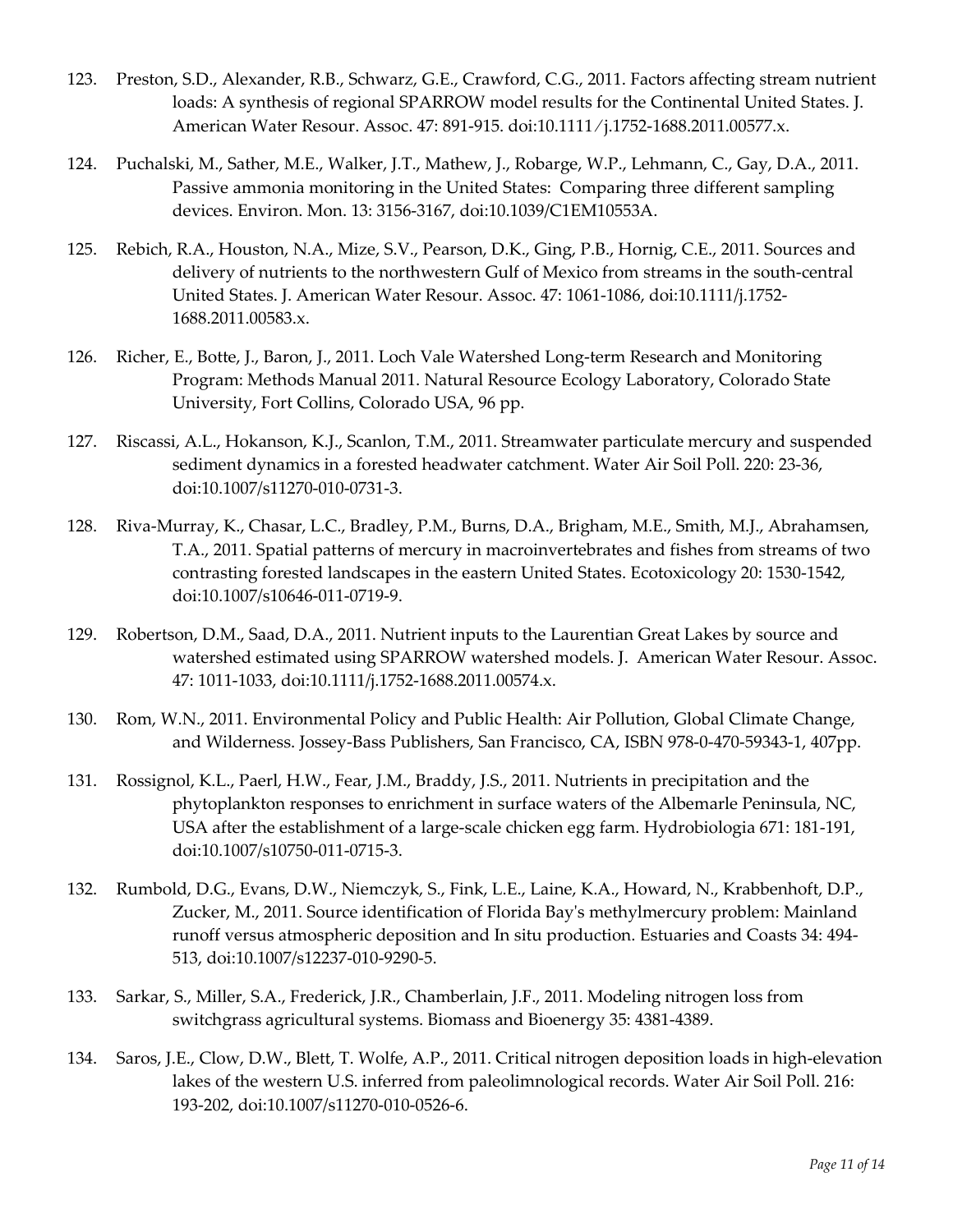- 135. Scanlon, B.R., Reedy, R.C., Gates, J.B., Gowda, P.H., 2010. Impact of agroecosystems on groundwater resources in the Central High Plains, USA. Agriculture, Ecosystems and Environ. 139: 700-713.
- 136. Schaberg, P.G., Lazarus, B.E., Hawley, G.J., Halman, J.M., Borer, C.H., Hansen, C.F., 2011. Assessment of weather-associated causes of red spruce winter injury and consequences to aboveground carbon sequestration. Can. J. For. Res. 41: 359-369, doi:10.1139/X10-202.
- 137. Scheffe, R.D., Brook, J.R., Demerjian, K.L., 2011. Chapter 10 Air quality measurements. In Technical Challenges of Multipollutant Air Quality Management. G.M. Hidy, Brook, J.R., Demerjian, K.L., Molina, L.T., Pennell, W.T., Scheffe, R.D. (eds.), Springer Science+Business Media, 553 pp., doi:10.1007/978-94-007-0304-9\_10.
- 138. Schmeltz, D., Evers, D., Driscoll, C.T., Artz, R., Cohen, M., Gay, D.A., Haeuber, R., Krabbenhoft, D., Mason, R., Masson, G., Morris, K., Wiener, J.G., 2011. MercNet: A national monitoring network to assess responses to changing mercury emissions in the United States. Environ. Tox. 20: 1713-1725, doi:10.1007/s10646-011-0756-4.
- 139. Schmitt, C.J., Stricker, C.A., Brumbaugh, W.G., 2011. Mercury bioaccumulation and biomagnifications in Ozark stream ecosystems. Ecotoxicology Environ. Safety 74: 2215-2224.
- 140. Seabloom, E.W., Denfield, C.D., Borer, E.T., Stanley, A.G., Kaye, T.N., Dunwiddie, P.W., 2011. Provenance, life span, and phylogeny do not affect grass species' responses to nitrogen and phosphorus. Ecological Applications 21: 2129-2142.
- 141. Seigneur, C., Dennis, R., 2011. Chapter 9: Atmospheric modeling. In Technical Challenges of Multipollutant Air Quality Management. G.M. Hidy, Brook, J.R., Demerjian, K.L., Molina, L.T., Pennell, W.T., Scheffe, R.D. (eds.), Springer Science+Business Media, 553 pp., doi:10.1007/978-94-007-0304-9\_10.
- 142. Shaftel, R.S., King, R.S., Back, J.A., 2011. Breakdown rates, nutrient concentrations, and macroinvertebrate colonization of bluejoint grass litter in headwater streams of the Kenai Peninsula, Alaska. J. North American Benthological Soc. 30: 386-398, doi:10.1899/10-086.1.
- 143. Shanley, J.B., McDowell, W.H., Stallard, R.F., 2011. Long-term patterns and short-term dynamics of stream solutes and suspended sediment in a rapidly weathering tropical watershed. Water Resour. Res. 47: W07515, doi:10.1029/2010WR009788.
- 144. Shih, R., Robertson, W.D., Schiff, S.L., Rudolph, D.L., 2011. Nitrate controls methyl mercury production in a streambed bioreactor. J. Environ. Qual. 40: 1586-1592, doi:10.2134/jeq2011.0072.
- 145. Singer, J.W., Malone, R.W., Jaynes, D.B., Ma, L., 2011. Cover crop effects on nitrogen load in tile drainage from Walnut Creek Iowa using root zone water quality (RZWQ) model[. Agricultural](http://www.sciencedirect.com/science/journal/03783774)  [Water Man.](http://www.sciencedirect.com/science/journal/03783774) 98: 1622-1628.
- 146. Skogen, K.A., Holsinger, K.E., Cardon, Z.G., 2011. Nitrogen deposition, competition and the decline of a regionally threatened legume, Desmodium cuspidatum. Oecologia 165: 261-269, doi:10.1007/s00442-010-1818-7.
- 147. Slemr, F., Grunke, E.-G., Ebinghaus, R., Kuss, J., 2011. Worldwide trend of atmospheric mercury since 1995. Atmos. Chem. Phys. 11: 4779-4787, doi:10.5194/acp-11-4779-2011.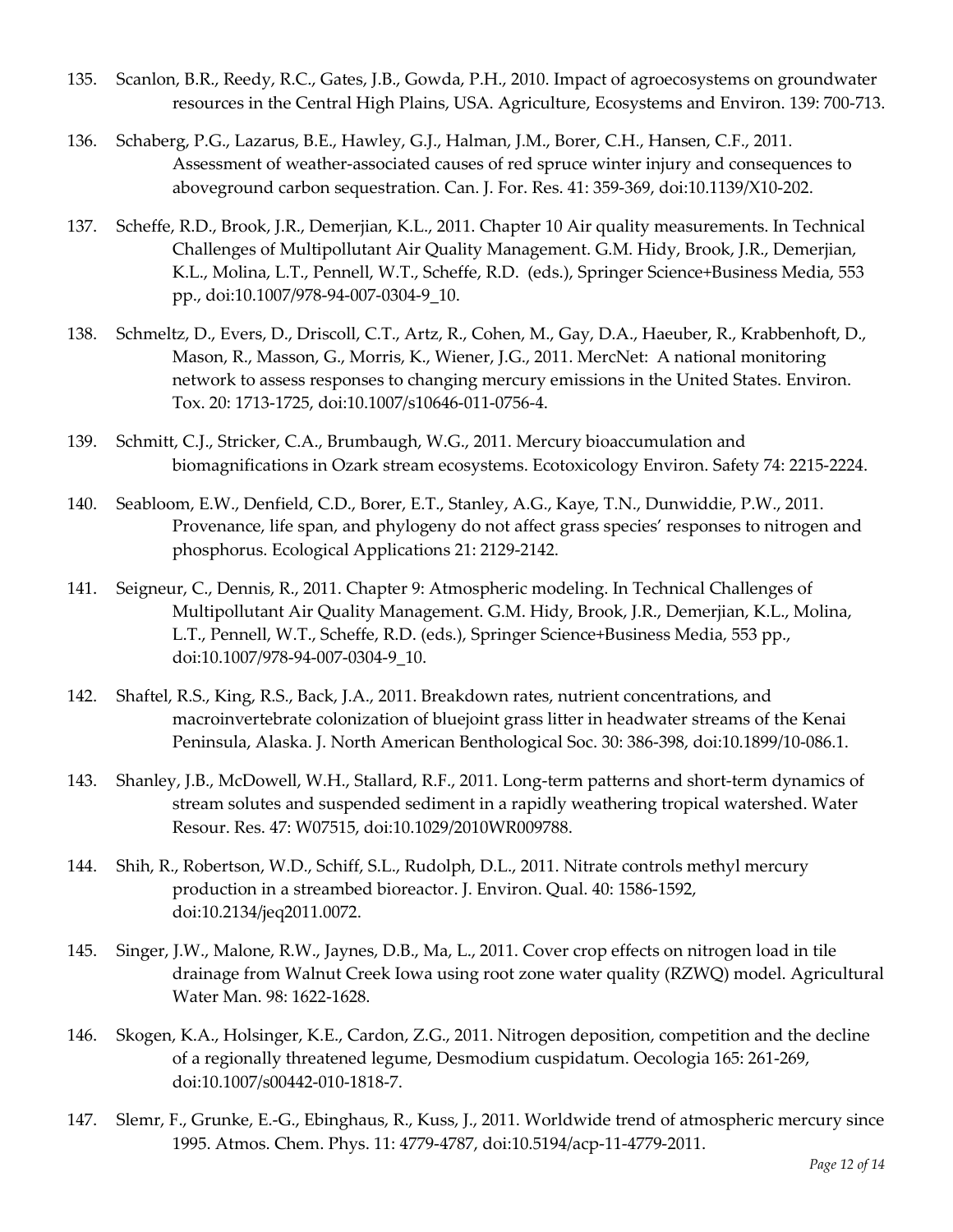- 148. Stackpoole, S.M., Kosola, K.R., Workmaster, B.A.A., Buldan, N.M., Browne, B.A., Jackson, R.D., 2011. Looking beyond fertilizer: Assessing the contribution of nitrogen from hydrologic inputs and organic matter to plant growth in the cranberry agroecosystem. Nutr. Cycl. Agroecosyst. 91: 41-54, doi:10.1007/s10705-011-9442-4.
- 149. Stoleson, S.H., King, D.L., Tomosy, M., 2011. Avian research on U.S. Forest Service Experimental Forests and Ranges: Emergent themes, opportunities, and challenges. Forest Ecology and Man. 262: 49-52.
- 150. Sullivan, T.J., Cosby, B.J., Jackson, W.A., 2011. Target loads of atmospheric sulfur deposition for the protection and recovery of acid-sensitive streams in the Southern Blue Ridge Province. J. Environ. Man. 92: 2953-2960.
- 151. Sullivan, T.J., Cosby, B.J., Jackson, W.A., Snyder, K.U., Herlihy, A.T., 2011. Acidification and prognosis for future recovery of acid-sensitive streams in the southern Blue Ridge province. Water Air Soil Poll. 219: 11-26, doi:10.1007/s11270-010-0680-x.
- 152. Szilagyi, J., Zlotnik, V.A., Gates, J.B., Jozsa, J., 2011. Mapping mean annual groundwater recharge in the Nebraska Sand Hills, USA. Hydrogeology J. 19: 1503-1513, doi:10.1007/s10040-011-0769-3.
- 153. Talhelm, A.F., Pregitzer, K.S., Burton, A.J., Zak, D.R., 2011. Air pollution and the changing biogeochemistry of northern forests. Front. Ecol. Environ. 2011; doi:10.1890/110007.
- 154. Templer, P.H., Weathers, K.C., 2011. Use of mixed ion exchange resin and the denitrifier method to determine isotopic values of nitrate in atmospheric deposition and canopy throughfall. Atmos. Environ. 45: 2017-2020.
- 155. Trettin, C.C., Jurgensen, M.F., Gale, M.R., McLaughlin, J.W., 2011. Recovery of carbon and nutrient pools in a northern forested wetland 11 years after harvesting and site preparation. Forest Ecology and Man. 262: 1826-1833.
- 156. Tsai, J., 2011. Long-Term Changes in Forest Soils of Maine and Illinois. Master's Thesis, in the Graduate College of the University of Illinois at Urbana-Champaign, Urbana, Illinois, 119 pp.
- 157. U.S. EPA Science Advisory Board, Integrated Nitrogen Committee, 2011. Reactive Nitrogen in the United States: An Analysis of Inputs, Flows, Consequences, and Management, Options – A Report of the EP A Science Advisory Board. Otto C. Doering III, Chair, EPA-SAB-11-013, Washington, DC 20460, 172 pp.
- 158. Van Diepen, L.T.A., Lilleskov, E.A. and Pregitzer, K.S., 2011. Simulated nitrogen deposition affects community structure of arbuscular mycorrhizal fungi in northern hardwood forests. Molecular Ecology 20: 799-811, doi:10.1111/j.1365-294X.2010.04969.x.
- 159. Waas, D., 2011. Assessment of Pollutant Exposure and Nitrogen Enrichment Experienced at the University of Michigan Biological Station in 2007. Undergraduate Research Experience Appears in Collections: [Biological Station, University of Michigan \(UMBS\),](http://deepblue.lib.umich.edu/handle/2027.42/49252) Dr. M. A. Carroll.
- 160. [Weathers,](http://www.springerlink.com/content/?Author=Kathleen+C.+Weathers) K.C., [Ponette-González,](http://www.springerlink.com/content/?Author=Alexandra+G.+Ponette-Gonz%c3%a1lez) A.G., 2011. Chapter 17: Atmospheric Deposition, in [Comparisons](http://www.springerlink.com/content/q04n253765843028/)  [of Watershed Sulfur Budgets in Southeast Canada and Northeast US: New Approaches and](http://www.springerlink.com/content/q04n253765843028/)  [Implications](http://www.springerlink.com/content/q04n253765843028/) by M. J. [Mitchell,](http://www.springerlink.com/content/?Author=Myron+J.+Mitchell) [G. Lovett,](http://www.springerlink.com/content/?Author=Gary+Lovett) [S. Bailey,](http://www.springerlink.com/content/?Author=Scott+Bailey) [F. Beall](http://www.springerlink.com/content/?Author=Fred+Beall) and [D. Burns,](http://www.springerlink.com/content/?Author=Doug+Burns) et al., 181–207.